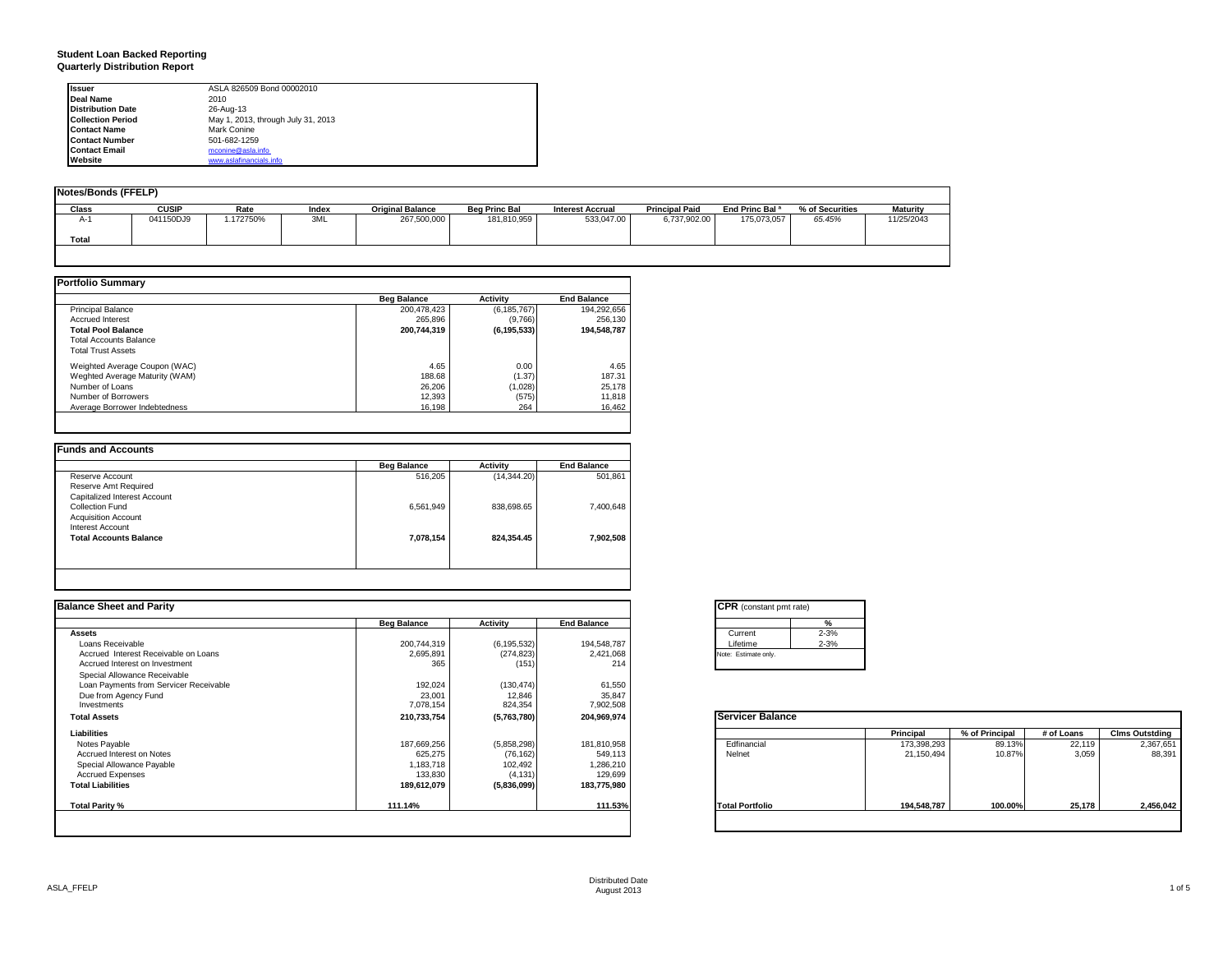## **Student Loan Backed Reporting Quarterly Distribution Report**

|                         | # of Loans |        | <b>Principal</b> |               | % of Principal |        | <b>WAC</b> |        | <b>WARM</b> |        |
|-------------------------|------------|--------|------------------|---------------|----------------|--------|------------|--------|-------------|--------|
|                         | Beginning  | Ending | Beginning        | Ending        | Beginning      | Ending | Beginning  | Ending | Beginning   | Ending |
| In School               | 168        | 148    | 408,009          | 355,146       | 0.20%          | 0.18%  | 4.58       | 4.29   | 119.08      | 118.11 |
| Grace                   | 89         | 53     | 231,173          | 137,761       | 0.12%          | 0.07%  | 4.61       | 5.04   | 114.58      | 119.14 |
| Repayment               |            |        |                  |               |                |        |            |        |             |        |
| Current                 | 15,618     | 15,021 | 129,638,708      | 127.051.498   | 64.58%         | 65.31% | 4.60       | 4.61   | 190.44      | 190.07 |
| 31-60 Days Delinquent   | 909        | 909    | 6,306,982        | 6,646,456     | 3.14%          | 3.42%  | 4.87       | 4.70   | 169.66      | 183.33 |
| 61-90 Days Delinquent   | 638        | 535    | 4,666,388        | 3,613,664     | 2.32%          | 1.86%  | 4.96       | 4.83   | 191.54      | 177.01 |
| 91-120 Days Delingent   | 308        | 429    | 2,340,124        | 2,773,202     | 1.17%          | 1.43%  | 4.95       | 4.60   | 174.15      | 163.10 |
| 121-180 Days Delinquent | 527        | 599    | 3,546,966        | 4,280,420     | 1.77%          | 2.20%  | 4.76       | 4.98   | 152.61      | 190.90 |
| 181-270 Days Delinquent | 635        | 526    | 4,054,300        | 3,636,819     | 2.02%          | 1.87%  | 4.49       | 4.65   | 172.00      | 167.45 |
| 271+ Days Delinquent    | 280        | 266    | 1,733,447        | 1,188,800     | 0.86%          | 0.61%  | 4.37       | 4.19   | 145.89      | 134.74 |
| <b>Total Repayment</b>  | 18,915     | 18,285 | 152,286,914      | 149, 190, 859 | 75.86%         | 76.69% | 4.63       | 4.63   | 187.72      | 188.05 |
| Forbearance             | 2,520      | 2,586  | 20,909,462       | 20,585,197    | 10.42%         | 10.58% | 4.83       | 4.85   | 203.28      | 191.19 |
| Deferment               | 3,932      | 3,687  | 23,669,563       | 21,819,032    | 11.79%         | 11.22% | 4.65       | 4.63   | 187.57      | 182.27 |
| Claims in Progress      | 495        | 390    | 2,636,422        | 2,107,115     | 1.31%          | 1.08%  | 4.80       | 4.74   | 163.45      | 161.40 |
| <b>Claims Denied</b>    | 87         | 29     | 602,776          | 353,677       | 0.30%          | 0.18%  | 4.94       | 5.89   | 182.69      | 237.72 |
| <b>Total Portfolio</b>  | 26,206     | 25,178 | 200,744,319      | 194,548,787   | 100%           | 100%   | 4.65       | 4.65   | 188.68      | 187.31 |

|                                     | # of Loans |        | % of Principal<br>Principal |             |           | <b>WAC</b> |           | <b>WARM</b> |                  |        |
|-------------------------------------|------------|--------|-----------------------------|-------------|-----------|------------|-----------|-------------|------------------|--------|
|                                     | Beginning  | Ending | Beginning                   | Ending      | Beginning | Endina     | Beginning | Endina      | <b>Beginning</b> | Ending |
| Current                             | 15,618     | 15,021 | 129,638,708                 | 127,051,498 | 85.13%    | 85.16%     | 4.60      | 4.61        | 190.44           | 190.07 |
| 31-60 Days Delinquent               | 909        | 909    | 5,306,982                   | 6,646,456   | 4.14%     | 4.46%      | 4.87      | 4.70        | 169.66           | 183.33 |
| 61-90 Days Delinquent               | 638        | 535    | 4,666,388                   | 3,613,664   | 3.06%     | 2.42%      | 4.96      | 4.83        | 191.54           | 177.01 |
| 91-120 Days Delingent               | 308        | 429    | 2,340,124                   | 2,773,202   | 1.54%     | 1.86%      | 4.95      | 4.60        | 174.15           | 163.10 |
| 121-180 Days Delinquent             | 527        | 599    | 3,546,966                   | 4,280,420   | 2.33%     | 2.87%      | 4.76      | 4.98        | 152.61           | 190.90 |
| 181-270 Days Delinquent             | 635        | 526    | 4,054,300                   | 3,636,819   | 2.66%     | 2.44%      | 4.49      | 4.65        | 172.00           | 167.45 |
| 271+ Days Delinquent                | 280        | 266    | 1,733,447                   | 1,188,800   | 1.14%     | 0.80%      | 4.37      | 4.19        | 145.89           | 134.74 |
| <b>Total Portfolio in Repayment</b> | 18.915     | 18,285 | 151,286,914                 | 149,190,859 | 100.00%   | 100.00%    | 4.63      | 4.63        | 187.72           | 188.05 |

| Portfolio by Loan Type           |            |        |             |                  |           |                |            |        |                  |             |
|----------------------------------|------------|--------|-------------|------------------|-----------|----------------|------------|--------|------------------|-------------|
|                                  | # of Loans |        |             | <b>Principal</b> |           | % of Principal | <b>WAC</b> |        |                  | <b>WARM</b> |
|                                  | Beainnina  | Endina | Beainnina   | Endina           | Beainnina | Endina         | Beainnina  | Ending | <b>Beainning</b> | Endina      |
| Subsidized Consolidation Loans   | 5,804      | 5,678  | 76,949,926  | 74,799,659       | 38.33%    | 38.45%         | 4.94       | 4.93   | 194.67           | 191.87      |
| Unsubsidized Consolidation Loans | 5,611      | 5,473  | 85,059,144  | 83,215,116       | 42.37%    | 42.77%         | 4.90       | 4.89   | 217.93           | 215.65      |
| Subsidized Stafford Loans        | 9,630      | 9,123  | 21,340,982  | 20,020,473       | 10.63%    | 10.29%         | 3.27       | 3.24   | 109.65           | 109.77      |
| Unsubsidized Stafford Loans      | 4,806      | 4.570  | 15,868,187  | 15,055,474       | 7.90%     | 7.74%          | 3.62       | 3.61   | 118.74           | 120.46      |
| PLUS/GradPLUS Loans              |            | 298    | 1,366,556   | 1,300,733        | 0.68%     | 0.67%          | 7.31       | 7.30   | 85.57            | 84.23       |
| SLS Loans                        |            | 36     | 159,523     | 157,333          | 0.08%     | 0.08%          | 3.37       | 3.31   | 81.68            | 83.80       |
| <b>Total Portfolio</b>           | 26,206     | 25,178 | 200,744,319 | 194.548.787      | 100.00%   | 100.00%        | 4.65       | 4.65   | 188.68           | 187.31      |

| Portfolio by Program Type                  |                  |        |                                    |             |                  |         |                  |             |                  |        |
|--------------------------------------------|------------------|--------|------------------------------------|-------------|------------------|---------|------------------|-------------|------------------|--------|
|                                            | # of Loans       |        | <b>Principal</b><br>% of Principal |             |                  | <br>WAC |                  | <b>WARM</b> |                  |        |
|                                            | <b>Beginning</b> | Endina | <b>Beginning</b>                   | Endina      | <b>Beainning</b> | Endina  | <b>Beginning</b> | Endina      | <b>Beginning</b> | Ending |
| Graduate / 4-Year Loans                    | 19,716           | 18,964 | 164,818,597                        | 159,847,214 | 82.10%           | 82.16%  | 4.63             | 4.63        | 192.35           | 191.02 |
| 2-Year Loans                               | 3,247            | 3,085  | 16,075,326                         | 15,463,209  | 8.01%            | 7.95%   | 4.92             | 4.92        | 139.98           | 139.74 |
| Proprietary / Technical / Vocational Loans | 344              | 333    | 1,477,518                          | 1,443,669   | 0.74%            | 0.74%   | 5.21             | 5.24        | 156.67           | 144.11 |
| Unknown (Consolidation) Loans              | 2.897            | 2.794  | 18.372.304                         | 17.794.329  | 9.15%            | 9.15%   | 5.14             | 5.15        | 185.62           | 178.26 |
| Other Loans                                |                  |        | 575                                | 365         | 0.00%            | 0.00%   | 2.39             | 2.35        | 22.00            | 19.00  |
| <b>Total Portfolio</b>                     | 26.206           | 25.178 | 200.744.319                        | 194.548.787 | 100.00%          | 100.00% | 4.65             | 4.65        | 188.68           | 187.31 |

|                        | # of Loans       |        | <b>Principal</b> |             | % of Principal   |         |  |
|------------------------|------------------|--------|------------------|-------------|------------------|---------|--|
|                        | <b>Beginning</b> | Endina | <b>Beginning</b> | Endina      | <b>Beginning</b> | Endina  |  |
| Fixed Loans            | 15,616           | 15,155 | 174,587,844      | 169,980,734 | 86.97%           | 87.37%  |  |
| Variable Loans         | 10,590           | 10,023 | 26,156,475       | 24,568,053  | 13.03%           | 12.63%  |  |
| T-Bill Loans           | 10,563           | 9,996  | 26,061,851       | 24,475,482  | 12.98%           | 12.58%  |  |
| <b>CMT Loans</b>       | 27               | 27     | 94,624           | 92.571      | 0.05%            | 0.05%   |  |
| <b>Total Portfolio</b> | 26,206           | 25.178 | 200,744,319      | 194,548,787 | 100.00%          | 100.00% |  |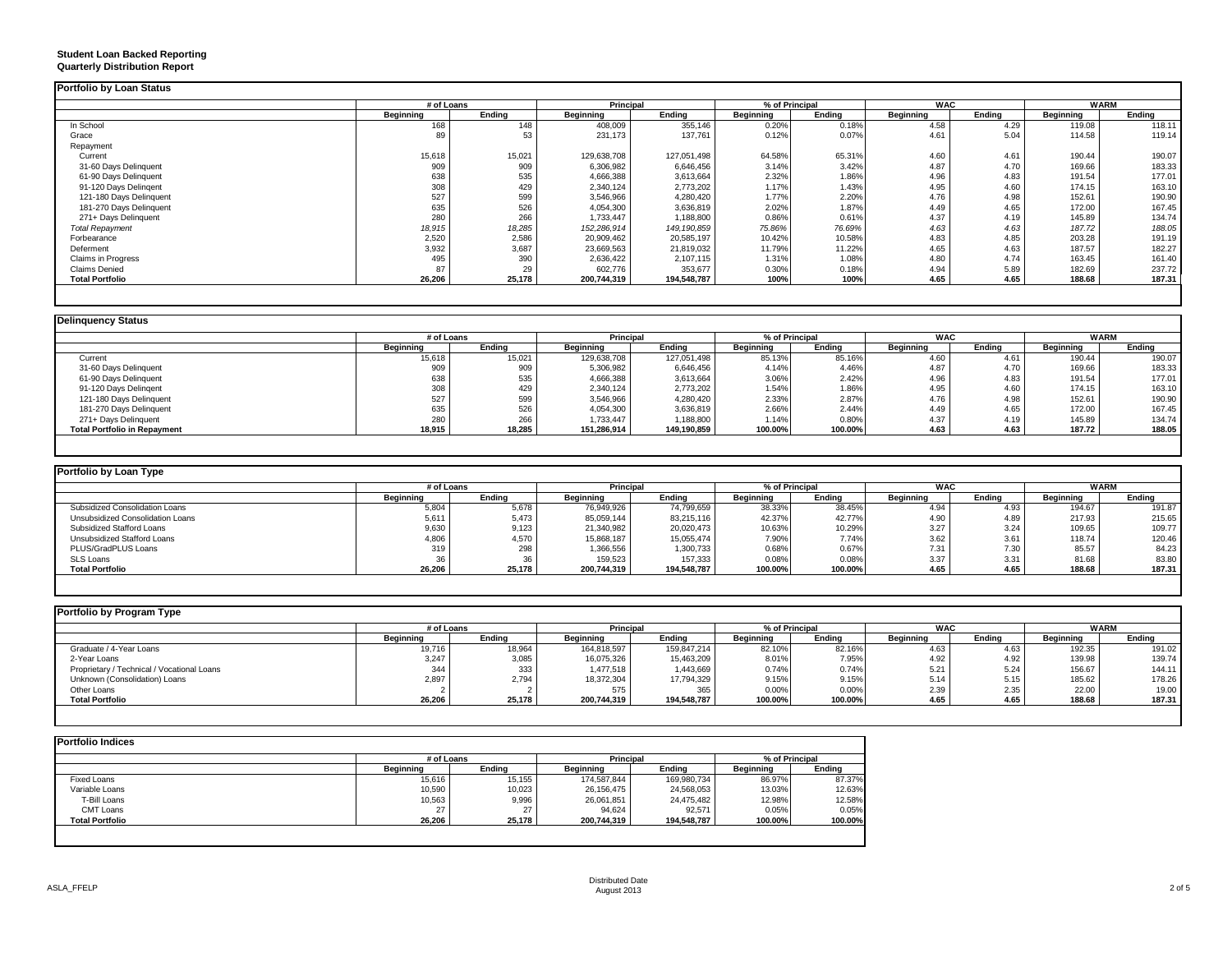#### **Distribution Date August 26, 2013 Collection Period** May 1, 2013, through July 31, 2013

## **Collection Activity**

| <b>Collection Account</b>                                                      | as of 7/31/2013 |
|--------------------------------------------------------------------------------|-----------------|
| Beginning Balance - May 1, 2013                                                | 6,561,950       |
| <b>Collection Amount Received</b>                                              | 8,639,293       |
| Reserve Account                                                                |                 |
| <b>Excess of Required Reserve Account</b>                                      | 14,344          |
| Interest on Investment Earnings                                                | 937             |
| Capitalized Interest Account (after a stepdown or release date)                |                 |
| Payments from Guarantor                                                        |                 |
| Prior Quarter's Allocations or Adjustments                                     | 34,641          |
| Prepayments                                                                    |                 |
| Special Allowance Payments to Department of Education                          |                 |
| <b>Consolidation Rebate Fees</b>                                               | (430, 746)      |
| Transfer from Capitalized Income Fund                                          |                 |
| Principal payments, interest payments, administration fees, and servicing fees | (6,825,472)     |
| Transfer to the Department Rebate Fund                                         | (594, 298)      |
| <b>Total Available Funds</b>                                                   | 7,400,648       |
|                                                                                |                 |

| <b>Fees Due for Current Period</b> | as of 7/31/2013 |
|------------------------------------|-----------------|
| Indenture Trustee Fees             |                 |
| <b>Servicing Fees</b>              | 113,487         |
| <b>Administration Fees</b>         | 16.212          |
| Late Fees                          |                 |
| <b>Other Fees</b>                  |                 |
| <b>Total Fees</b>                  | 129,699         |

| as of 7/31/2013 |
|-----------------|
|                 |
| 2,104,230.56    |
| 30,710,716.35   |
| 9,210,703.96    |
| 12.48%          |
|                 |
| 28,201,878.80   |
| n/a             |
| 91.83%          |
| 2,508,837.55    |
| 1.02%           |
|                 |

ASLA\_Collection and Waterfall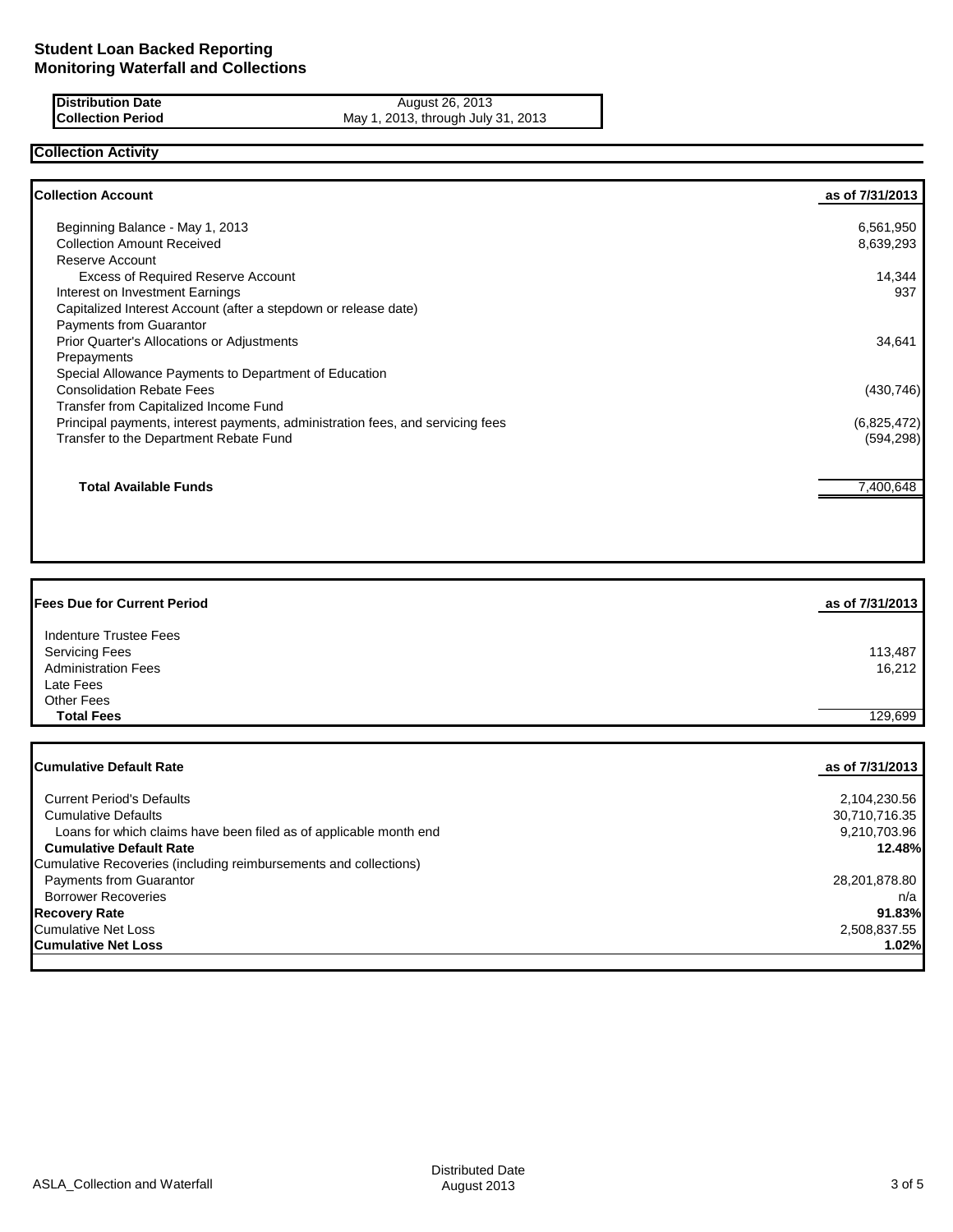### **Waterfall Activity**

| <b>Waterfall for Distribution</b>                                                         | <b>Amount Due</b> | <b>Amount Remaining</b> |
|-------------------------------------------------------------------------------------------|-------------------|-------------------------|
| <b>Total Available Funds</b>                                                              |                   | 7,400,648               |
| First: Payments required under any applicable Joint Sharing Agreement                     |                   |                         |
| <b>Second: Trustee Fees</b>                                                               |                   |                         |
| <b>Third: Servicing Fees and Backup Servicing Fees</b>                                    | 113,487           | 7,287,161               |
| <b>Fourth: Administration Fees</b>                                                        | 16,212            | 7,270,949               |
| Fifth: Noteholder Interest                                                                | 533047            | 6,737,902               |
| Sixth: Reinstate the balance of the Reserve Fund up to the Specified Reserve Fund Balance |                   |                         |
| Seventh: Noteholder Principal, until paid in full                                         | 6,737,902         | (0)                     |
|                                                                                           |                   |                         |

| <b>Principal and Interest Distributions</b> | Class A-1 |
|---------------------------------------------|-----------|
| <b>Quarterly Interest Due</b>               | 533,047   |
| Quarterly Interest Paid                     | 533,047   |
| <b>Interest Shortfall</b>                   | 0         |
| Interest Carryover Due                      | 0         |
| Interest Carryover Paid                     | 0         |
| Interest Carryover                          | 0         |
| Quarterly Principal Distribution Amount     | 6,737,902 |
| Quarterly Principal Paid                    | 6,737,902 |
| Shortfall                                   | 0         |
| <b>Total Distribution Amount</b>            | 7,270,949 |
|                                             |           |